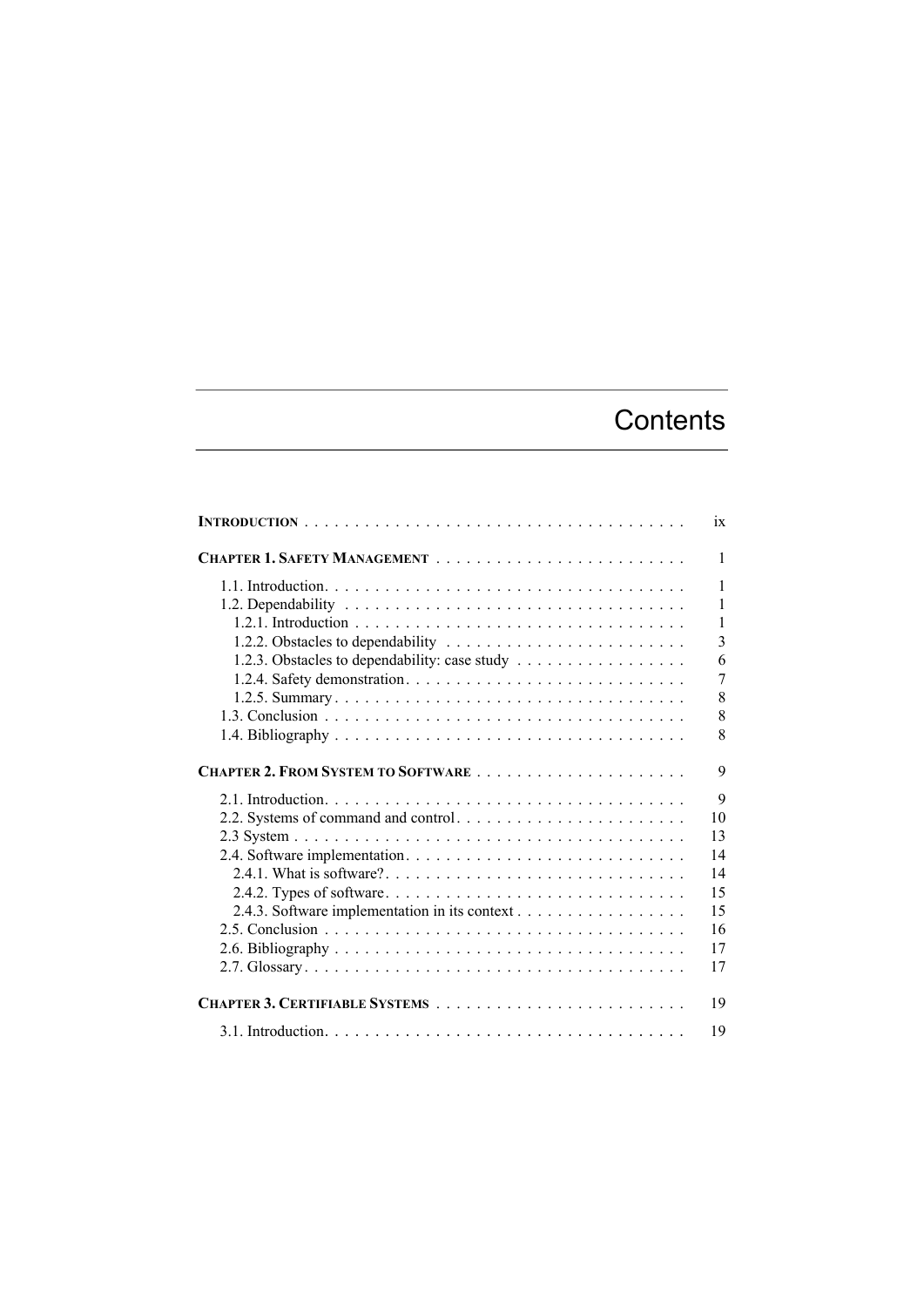|                                                                                                  | 20  |
|--------------------------------------------------------------------------------------------------|-----|
|                                                                                                  | 20  |
|                                                                                                  | 23  |
| 3.2.3. Automotive sector $\ldots \ldots \ldots \ldots \ldots \ldots \ldots \ldots \ldots \ldots$ | 33  |
|                                                                                                  | 35  |
|                                                                                                  | 37  |
|                                                                                                  | 37  |
|                                                                                                  | 38  |
|                                                                                                  | 41  |
|                                                                                                  |     |
|                                                                                                  | 43  |
|                                                                                                  | 43  |
|                                                                                                  | 43  |
|                                                                                                  | 48  |
|                                                                                                  | 48  |
|                                                                                                  | 50  |
|                                                                                                  | 57  |
|                                                                                                  | 59  |
|                                                                                                  | 64  |
|                                                                                                  | 65  |
|                                                                                                  | 66  |
|                                                                                                  | 67  |
|                                                                                                  | 68  |
|                                                                                                  | 68  |
|                                                                                                  | 70  |
|                                                                                                  | 71  |
|                                                                                                  | 73  |
|                                                                                                  | 74  |
|                                                                                                  | 74  |
|                                                                                                  | 74  |
|                                                                                                  | 77  |
|                                                                                                  |     |
| <b>CHAPTER 5. PRINCIPLES OF HARDWARE SAFETY</b>                                                  | 79  |
|                                                                                                  | 79  |
|                                                                                                  | 79  |
|                                                                                                  | 80  |
|                                                                                                  | 81  |
|                                                                                                  | 81  |
|                                                                                                  | 88  |
|                                                                                                  | 88  |
| 5.4.4. Retrieval through error or error recovery                                                 | 115 |
|                                                                                                  | 116 |
|                                                                                                  |     |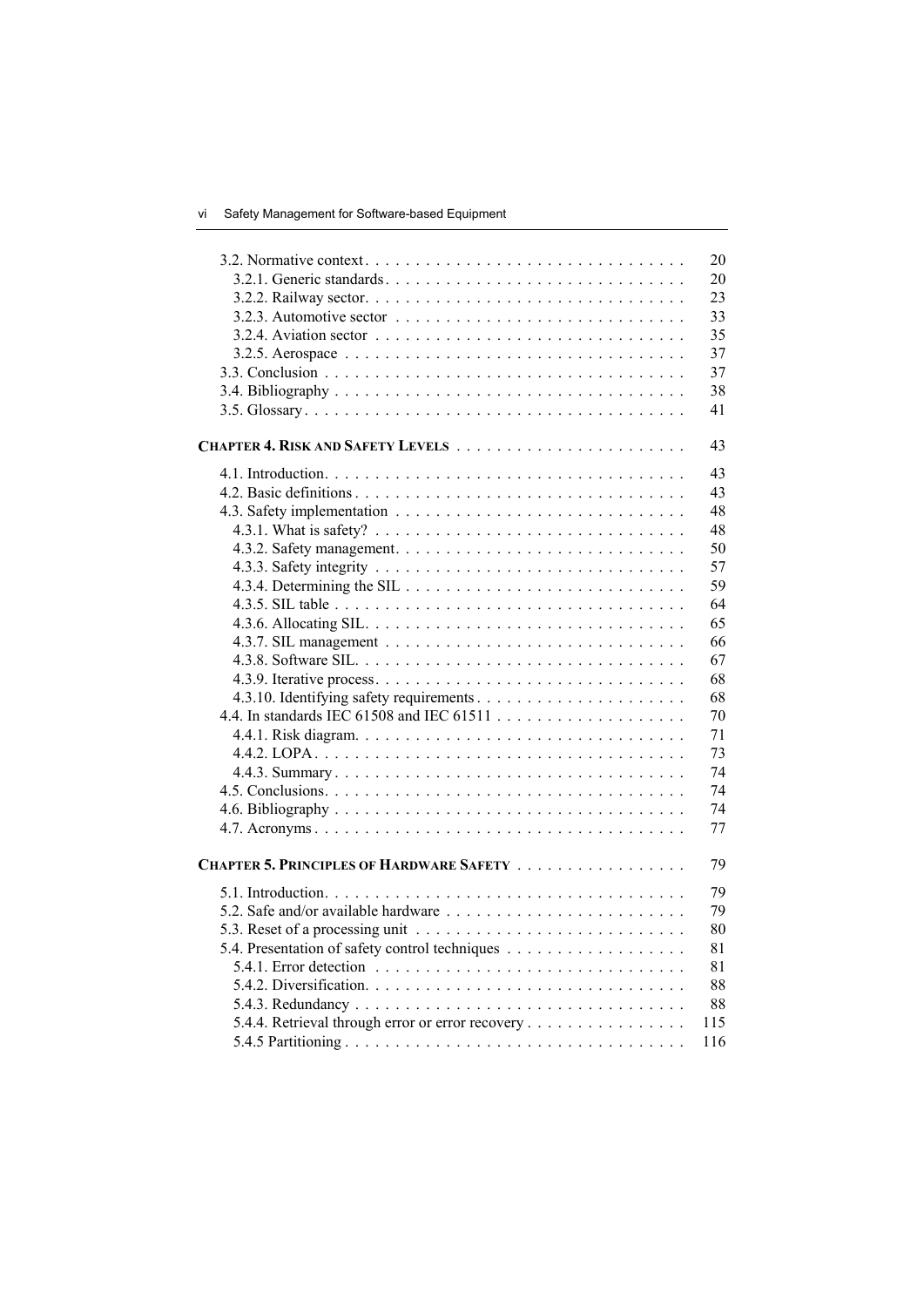|                                                     | 117 |
|-----------------------------------------------------|-----|
|                                                     | 118 |
|                                                     | 119 |
| CHAPTER 6. PRINCIPLES OF SOFTWARE SAFETY.           | 121 |
|                                                     |     |
|                                                     | 121 |
| 6.2. Techniques to make software application safe   | 121 |
|                                                     | 122 |
|                                                     | 124 |
|                                                     | 131 |
| 6.2.4. Double execution of the software application | 138 |
|                                                     | 145 |
|                                                     | 149 |
|                                                     | 149 |
|                                                     | 149 |
|                                                     | 150 |
|                                                     | 150 |
|                                                     | 150 |
|                                                     | 151 |
|                                                     | 152 |
|                                                     | 155 |
|                                                     | 156 |
|                                                     | 157 |
|                                                     |     |
|                                                     | 159 |
| 7.1.                                                | 159 |
| 7.2.                                                | 159 |
|                                                     | 160 |
|                                                     | 161 |
|                                                     | 161 |
|                                                     | 162 |
|                                                     | 162 |
|                                                     | 163 |
|                                                     | 164 |
|                                                     | 169 |
|                                                     | 170 |
|                                                     | 171 |
|                                                     | 171 |
|                                                     | 171 |
|                                                     | 172 |
| 7.9.                                                | 172 |
|                                                     | 172 |
|                                                     |     |